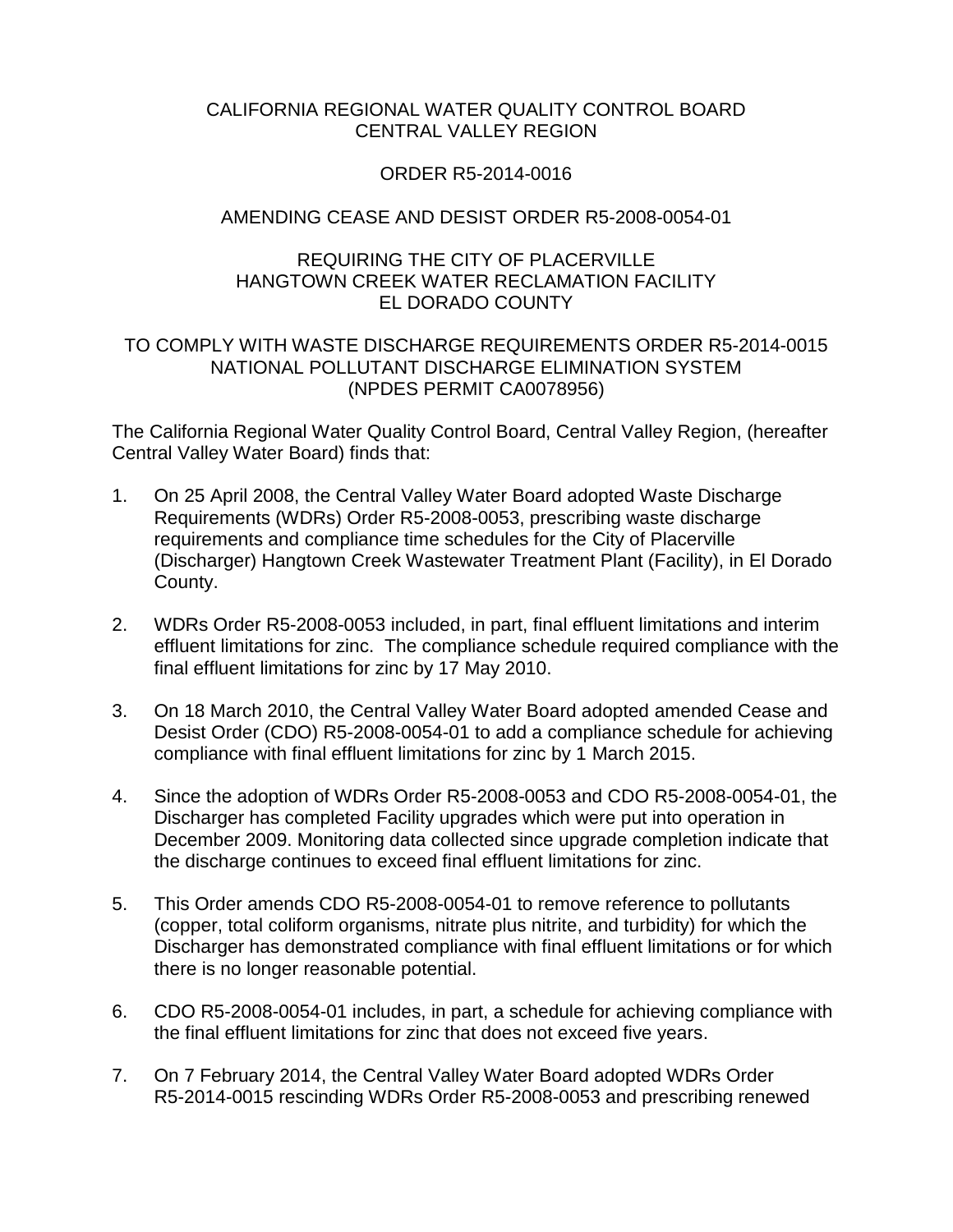WDRs for the Facility. WDRs Order R5-2014-0015 contains, in part, final effluent limitations for zinc.

- 8. This Order amends CDO R5-2008-0054-01 to include reference to WDRs Order R5-2014-0015 and to remove reference to WDRs Order R5-2008-0053. This Order also amends CDO R5-2008-0054-01 to remove reference to pollutants (copper, total coliform organisms, nitrate plus nitrite, and turbidity) for which the Discharger has demonstrated compliance and/or there is no longer reasonable potential. This Order does not amend the time schedule for completion of intermediate tasks or the final time schedule to achieve compliance with the final effluent limitations for zinc. See Attachment A, amended CDO R5-2008-0053-01.
- 9. Issuance of this Order is exempt from the provisions of the California Environmental Quality Act (Public Resources Code, Section 21000, *et seq*.), in accordance with Section 15321(a)(2), Title 14, California Code of Regulations.
- 10. On 7 February 2014, in Rancho Cordova, California, after due notice to the Discharger and all other affected persons, the Central Valley Water Board conducted a public hearing at which evidence was received to consider amending CDO R5-2008-0054-01 under California Water Code section 13300 to include reference to and achieve compliance with WDRs Order R5-2014-0015 adopted on 7 February 2014, and to continue protection from mandatory minimum penalties for zinc. Final compliance with WDRs Order R5-2014-0015 for zinc remains 1 March 2015.

**IT IS HEREBY ORDERED THAT** pursuant to California Water Code Section 13300 and 13267, CDO R5-2008-0054-01 is amended as shown in underline/strikeout format in Attachment A.

Any person aggrieved by this action of the Central Valley Water Board may petition the State Water Board to review the action in accordance with California Water Code section 13320 and California Code of Regulations, title 23, sections 2050 and following. The State Water Board must receive the petition by 5:00 p.m., 30 days after the date of this Order, except that if the thirtieth day following the date of this Order falls on a Saturday, Sunday, or state holiday (including mandatory furlough days), the petition must be received by the State Water Board by 5:00 p.m. on the next business day. Copies of the law and regulations applicable to filing petitions may be found on the Internet at: [http://www.waterboards.ca.gov/public\\_notices/petitions/water\\_quality](http://www.waterboards.ca.gov/public_notices/petitions/water_quality) or will be provided upon request.

I, PAMELA C. CREEDON, Executive Officer, do hereby certify the foregoing is a full, true, and correct copy of Order R5-2014-0016, adopted by the California Regional Water Quality Control Board, Central Valley Region, on **7 February 2014**.

*Original Signed by*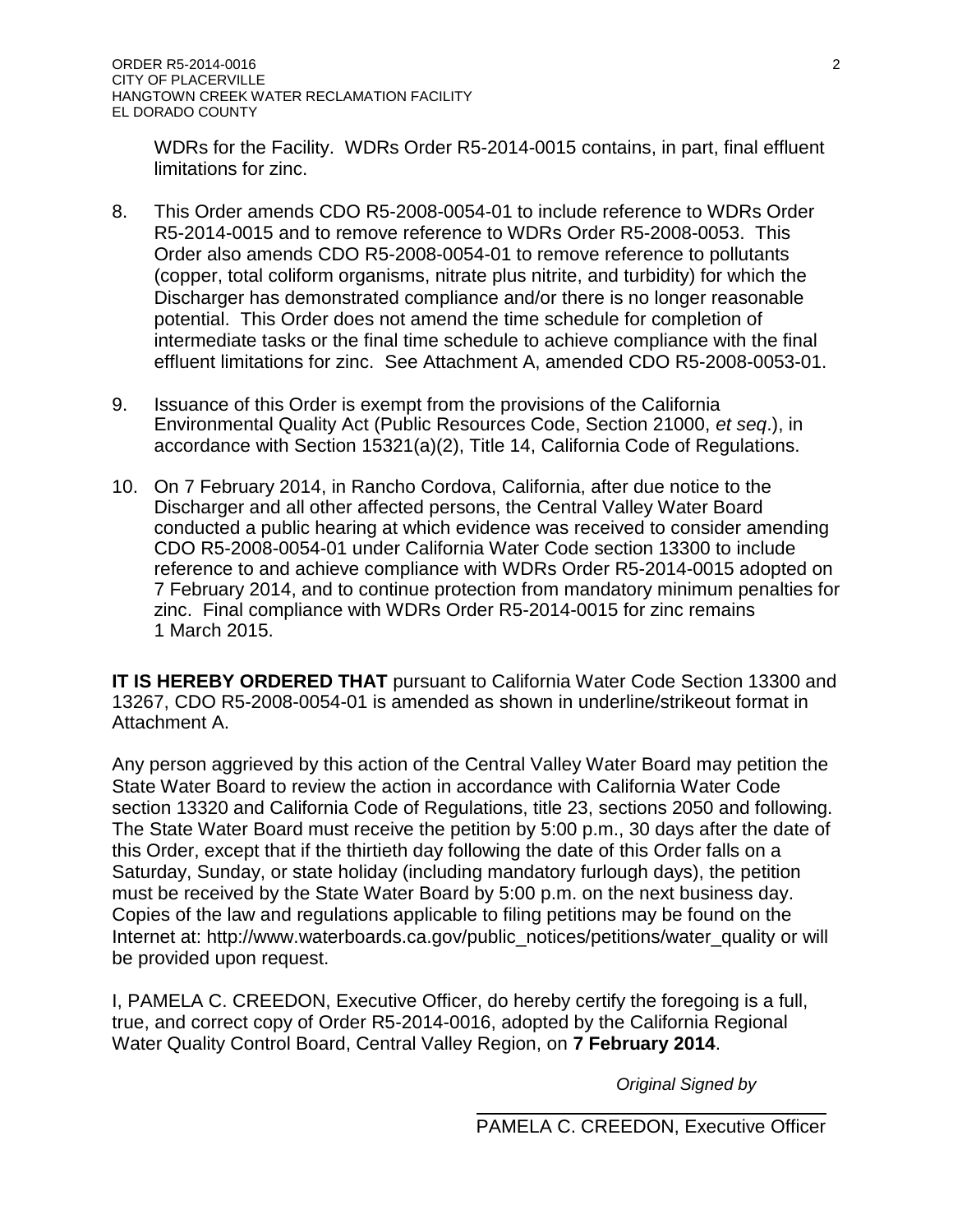## **CALIFORNIA REGIONAL WATER QUALITY CONTROL BOARD CENTRAL VALLEY REGION**

## **ORDER NO. R5-2008-0054-0102 As Amended by Order R5-2014-0016**

## **REQUIRING CITY OF PLACERVILLE HANGTOWN CREEK WATER RECLAMATION FACILITY EL DORADO COUNTY**

#### **TO CEASE AND DESIST FROM DISCHARGING CONTRARY TO REQUIREMENTS AND TO COMPLY WITH REQUIREMENTS PRESCRIBED IN ORDER R5-2014-0015 (NPDES NO. CA0078956)**

The California Regional Water Quality Control Board, Central Valley Region (hereafter Regional Water Board) finds:

- 1. On 16 March 2001, the Regional Water Board adopted Waste Discharge Requirements (WDRs) Order No. 5-01-045 (renewing NPDES No. CA0078956) prescribing waste discharge requirements for the City of Placerville (hereafter Discharger) Hangtown Creek Water Reclamation Facility in El Dorado County.
- 2. WDRs Order No. 5-01-045 contained the following:
	- a. Effluent Limitation No. B.1, which required, in part, the following:

|                                                                                                                                                                                                                                                             |                                                                                                                          |                           |                                | <b>Effluent Limitations</b> |                                |  |  |
|-------------------------------------------------------------------------------------------------------------------------------------------------------------------------------------------------------------------------------------------------------------|--------------------------------------------------------------------------------------------------------------------------|---------------------------|--------------------------------|-----------------------------|--------------------------------|--|--|
| Constituents                                                                                                                                                                                                                                                | Units                                                                                                                    | <b>Monthly</b><br>Average | <b>Daily</b><br><b>Average</b> | 7-Day Median                | <b>Daily</b><br><b>Maximum</b> |  |  |
|                                                                                                                                                                                                                                                             | mgN/L                                                                                                                    | 40                        |                                |                             | 43                             |  |  |
| <b>Nitrate</b>                                                                                                                                                                                                                                              | $\frac{1}{1}$ bs/dav                                                                                                     | 492                       |                                |                             | 250                            |  |  |
| Turbidity                                                                                                                                                                                                                                                   | <b>NTU</b>                                                                                                               | --                        | 2                              | --                          | 5                              |  |  |
| <b>Total Coliform</b>                                                                                                                                                                                                                                       | MPN/100 mL                                                                                                               | --                        | --                             | 23<br>22                    |                                |  |  |
| 7-Day Median based on previous seven daily samples. The Effluent Limitation 7-Day<br>Median is not in effect until 16 March 2003. See Provision G.5 for details. A 30-day<br>Median of 2.2 MPN/100 ml will apply until the 7-Day median limit takes effect. |                                                                                                                          |                           |                                |                             |                                |  |  |
|                                                                                                                                                                                                                                                             | Based upon a design treatment capacity of 2.3 mgd.                                                                       |                           |                                |                             |                                |  |  |
|                                                                                                                                                                                                                                                             | Effluent Limitations for nitrates and turbidity are not in effect until 16 March 2003. See<br>Provision G.5 for details. |                           |                                |                             |                                |  |  |

b. Receiving Water Limitation No. E.9. stated, in part;

"*The discharge shall not cause the following in the receiving water:*"

*"9. The ambient temperature to increase more than 5 ºF.*"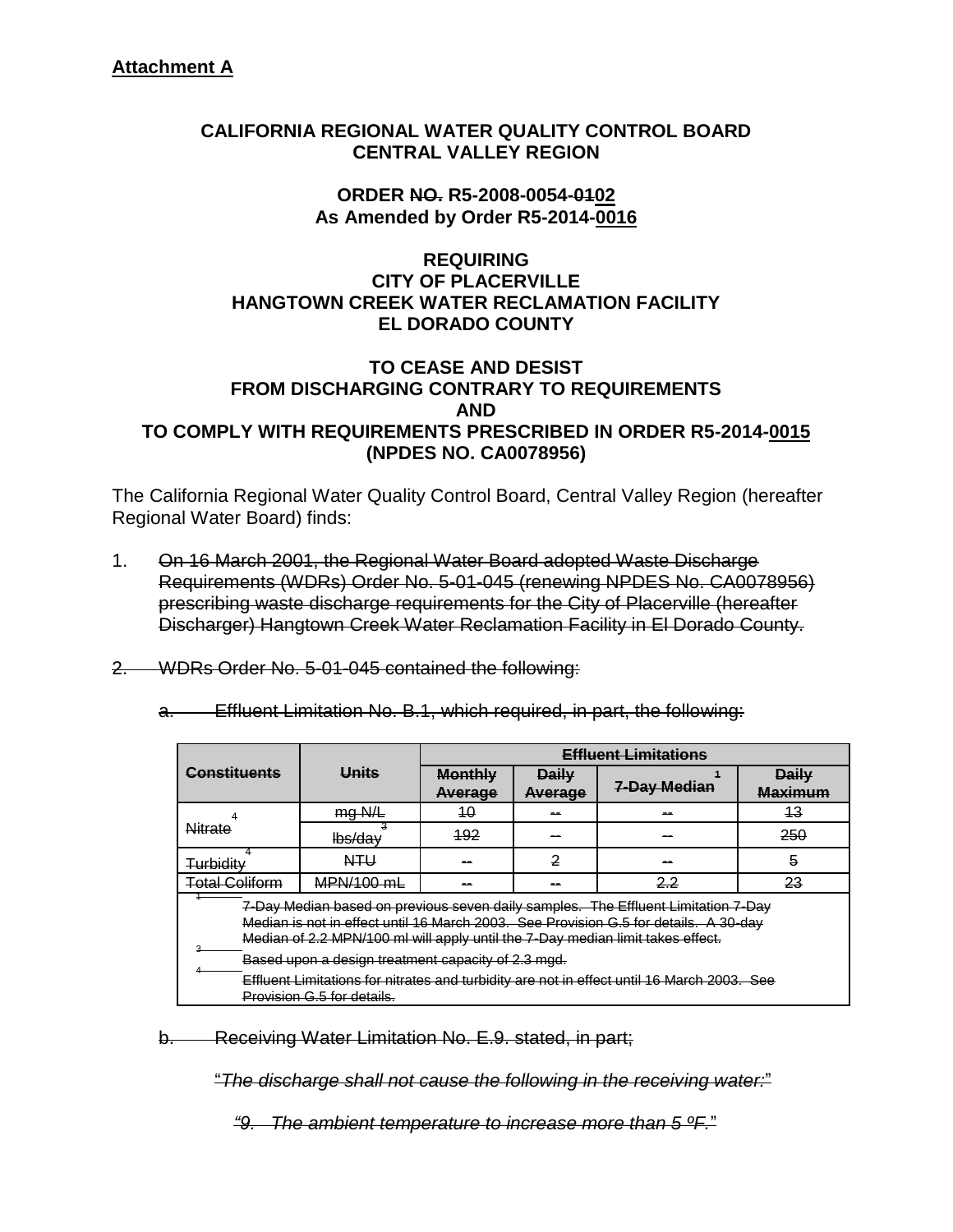CEASE AND DESIST ORDER NO. R5-2008-0054-0102 CITY OF PLACERVILLE HANGTOWN CREEK WATER RECLAMATION FACILITY EL DORADO COUNTY

- c. Provision G.5 stated, "*New Effluent Limitations for turbidity, nitrates, and total coliform have been included in this Order. To comply with these limits, it will be necessary for the Discharger to modify the existing treatment facility"* and included a compliance schedule necessary for the Discharger to meet the new effluent limitations for turbidity, nitrates, and total coliform organisms by 16 March 2003. On 31 January 2003, the Regional Water Board extended the compliance date to 16 March 2006.
- 3. On 16 March 2001, the Regional Water Board adopted Cease and Desist Order (CDO) No. 5-01-046. CDO No. 5-01-046 included a compliance schedule to complete an additional study of the temperature effects in Hangtown Creek, implement corrective measures, and comply with the receiving water limitation for temperature by 15 January 2006. On 31 January 2003, the Regional Water Board extended the compliance date to 16 March 2006.
- 41. On 25 April 2008, the Regional Water Board adopted Waste Discharge Requirements (WDRs) Order No. R5-2008-0053 (NPDES No. CA0078956), prescribing renewed WDRs for the City of Placerville (Discharger) Hangtown Creek Water Reclamation Facility.
- 52. WDRs Order No. R5-2008-0053, Section IV.A.1.a. contains effluent limitations that read, in part, as follows:

|                                                   |              | <b>Effluent Limitations</b> |                          |                                |                                               |                                        |  |
|---------------------------------------------------|--------------|-----------------------------|--------------------------|--------------------------------|-----------------------------------------------|----------------------------------------|--|
| <b>Parameter</b>                                  | <b>Units</b> | Average<br><b>Monthly</b>   | Average<br><b>Weekly</b> | <b>Maximum</b><br><b>Daily</b> | <i><b>Instantaneous</b></i><br><b>Minimum</b> | <b>Instantaneous</b><br><b>Maximum</b> |  |
| <del>Total Nitrate + Nitrite (as</del><br>A4      | mg/L         | 40                          | --                       | --                             |                                               |                                        |  |
|                                                   | lbs/day      | $-192$                      | --                       | --                             |                                               | --                                     |  |
| Copper, Total<br>Recoverable                      | uq/L         | 3.95                        | --                       | 5.41                           |                                               |                                        |  |
| Zinc, Total Recoverable                           | ug/L         | 36.2                        | --                       | 55.1                           | --                                            |                                        |  |
| Based on the Average Dry Weather Flow of 2.3 mgd. |              |                             |                          |                                |                                               |                                        |  |

6. WDRs Order No. R5-2008-0053, Sections IV.A.1.e. and f. contains effluent limitations that read, in part, as follows:

*e. Turbidity: Effluent turbidity shall not exceed:*

i. *2 NTU, as a daily average; and* ii. *5 NTU, more than 5% of the time within a 24-hour period.*

*f. Total Coliform Organisms: Effluent total coliform organisms shall not exceed:*

i. *2.2 most probable number (MPN) per 100 mL, as a 7-day median;*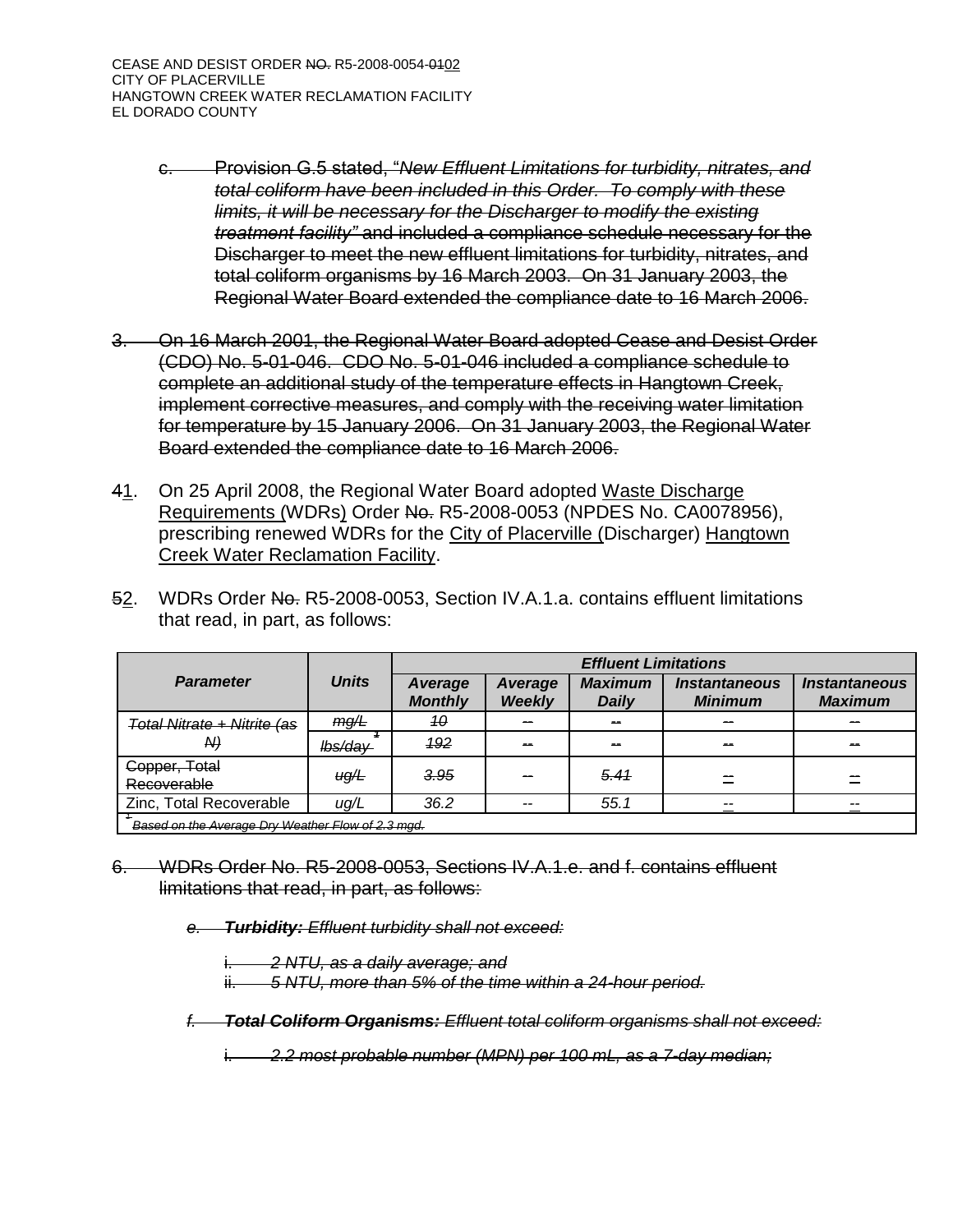73. WDRs Order No. R5-2008-0053, Section V.A.2.b contains Interim Effluent Limitations for copper and zinc as follows:

| <b>Parameter</b>           | Units                                      |                           |                   | <b>Effluent Limitations</b> |                |               |
|----------------------------|--------------------------------------------|---------------------------|-------------------|-----------------------------|----------------|---------------|
|                            |                                            | Average<br><b>Monthly</b> | Average<br>Weekly | Max.<br><b>Daily</b>        | Inst.<br>Min.  | Inst.<br>Max. |
| Copper (Total Recoverable) | $\mathsf{u}\mathsf{g}\mathsf{A}\mathsf{L}$ | $\sim$                    | $\sim$            | 43.4                        | $\sim$         | $\sim$        |
| Zinc (Total Recoverable)   | ug/L                                       | $- -$                     | $\sim$ $\sim$     | 125                         | $\overline{a}$ | --            |

8. WDRs Order No. R5-2008-0053, Section V.A.15. contains receiving water limitations that read, in part, as follows:

"*The discharge shall not cause the following in Hangtown Creek:*

*"15. Temperature: The annual average ambient temperature to be increased by more than 5°F and the discharge to cause exceedance of the following limitations in Hangtown Creek:*

| <b>Dates</b>                          | <i><u><b>Instantaneous</b></u></i><br><u>Maximum</u> | Weekly<br><b>Average</b> |
|---------------------------------------|------------------------------------------------------|--------------------------|
| <b>1 December through 30 April</b>    | --                                                   | <u>58 ºF</u>             |
| 1 May through 31 May                  | --                                                   | 67.ºE                    |
| 1 June through 15 October             | <u> 77.0F</u>                                        | <u>72 OF</u>             |
| <b>16 October through 30 November</b> | --                                                   | 67 OE                    |

- 4. On 7 February 2013, the Regional Water Board adopted WDRs Order R5-2014-0015 (renewing NPDES No. CA0078956) prescribing waste discharge requirements for the Discharger.
- 5. WDRs Order R5-2014-0015, Section IV.A.1.a. contains effluent limitations that read, in part, as follows:

|                                   |              | <b>Effluent Limitations</b> |                   |                         |                                               |                                               |  |
|-----------------------------------|--------------|-----------------------------|-------------------|-------------------------|-----------------------------------------------|-----------------------------------------------|--|
| <b>Parameter</b>                  | <u>Units</u> | Average<br>Monthly          | Average<br>Weekly | <b>Maximum</b><br>Daily | <i><b>Instantaneous</b></i><br><b>Minimum</b> | <i><b>Instantaneous</b></i><br><b>Maximum</b> |  |
| Zinc.<br><b>Total Recoverable</b> | <u>µg/L</u>  | 37                          | $- -$             | 55                      | $- -$                                         | $- -$                                         |  |

96. The Discharger has been unable to comply with the compliance schedule for total nitrate plus nitrite, total coliform organisms, and turbidity in WDRs Order No. 5-01- 045 as well as the compliance schedule for meeting receiving water temperature limitations prescribed in CDO No. 5-01-046. The Discharger remains in noncompliance with WDRs Order No. R5-20082014-00530015 Final Effluent Limitations IV.A.1.a. for total copper, total zinc, total nitrate plus nitrite, IV.A.1.e.i. and ii. for turbidity, and IV.A.1.f.i. for total coliform organisms as discussed in Finding 52, and with Receiving Water Limitations V.A.15. for temperature, as discussed in Finding 6. The delay in meeting these requirements has primarily been due to a construction delay resulting from the State Revolving Fund (SRF)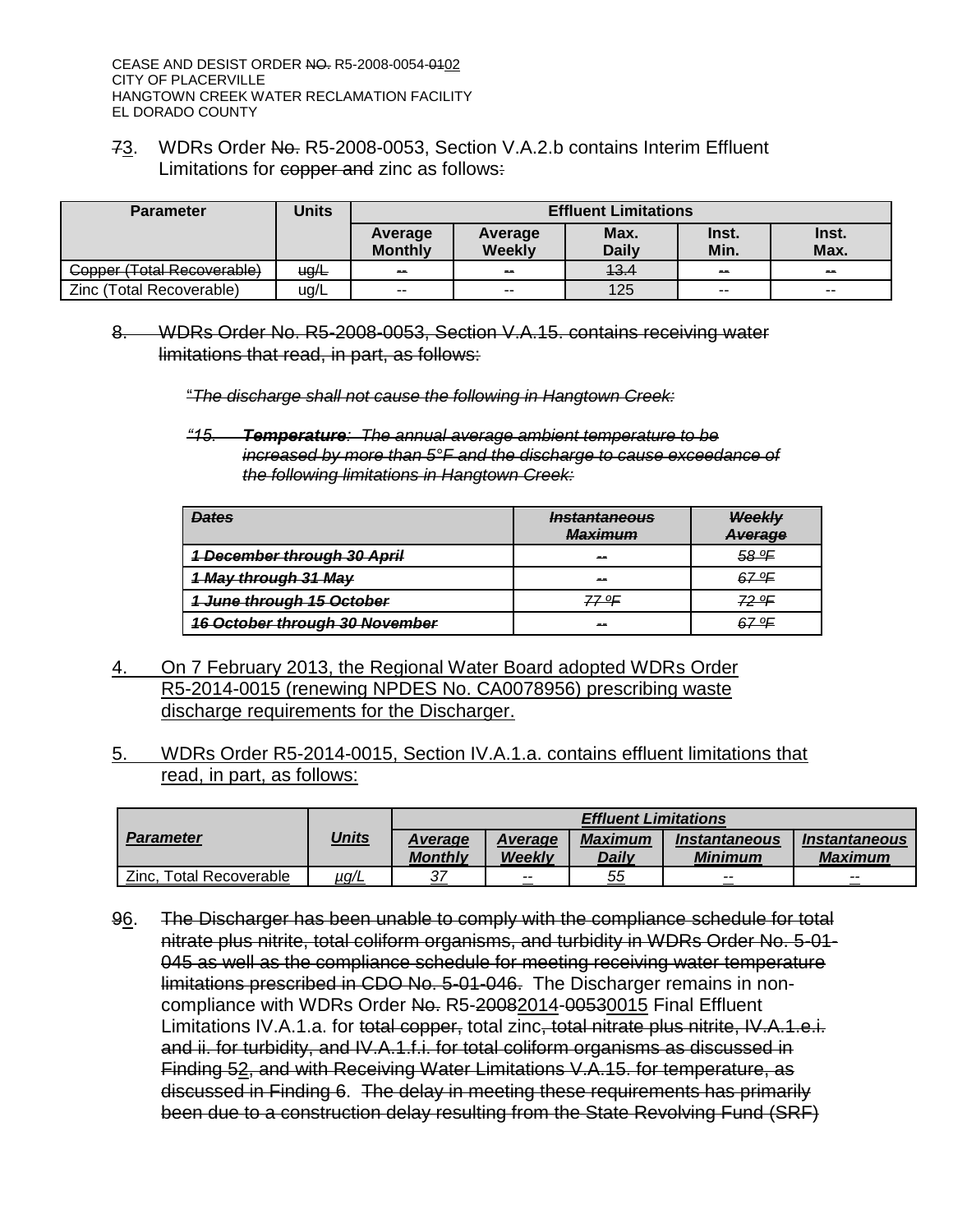temporary funding suspension for all eligible projects. SRF funding was restored enabling the discharger to commence construction on 2 April 2006.

- 10. On 31 August 2007, in its "Hangtown Creek Water Reclamation Facility Supplemental Infeasibility Report," the Discharger projected it would complete construction of the facility improvements on 28 February 2009. The Discharger requested the final compliance date be May 2010 coincident with the SRF Project Performance and Certification period that requires the loan recipient, after one year of operation, to certify that the project meets the project performance standards (*Policy For Implementing the State Revolving Fund For Construction of Wastewater Treatment Facilities*, *XVIII.B.*). The Project Performance and Certification Period is not the same as the normal start-up time period such as described in CWC section 13385(j)(1)(D)(i) providing protection from Mandatory Minimum Penalties. This Order includes provisions, subsequent to construction completion, for a 90 day period of adjusting or testing for operation of a new or reconstructed wastewater treatment unit that relies on a biological treatment process. This time period is consistent with a normal start-up time period such as described in CWC section 13385(j)(1)(D)(i).
- 117. As required in WDRs Order No. R5-2008-0053, in August 2008, the Discharger submitted a Pollution Prevention Plan pursuant to California Water Code section 13263.3 for several constituents including copper and zinc.
- 128. On 2 October 2009, the Discharger submitted an infeasibility report and request for compliance schedule extensions for copper and zinc. The Discharger reports that copper and zinc can originate from several sources, including domestic water supplies, domestic and non-domestic wastewater, infiltration/inflow, sediment, and the wastewater treatment processes. The wastewater collection system receives wastewater from residential and commercial users. There are no significant industrial users. The Discharger proposesd the following activities to address permit compliance for copper and zinc:
	- a. Continued Treatment Plant Performance Testing and Optimization. The Facility requires 12 months of performance testing to optimize the treatment processes and determine the effect of the improvements on effluent quality.
	- b. Additional Effluent Quality Monitoring and Data Evaluation. Additional monitoring throughout all seasons is needed to confirm effluent concentrations and pollutant sources for copper and zinc and determine whether additional operations or treatment modifications are needed to comply with limitations.
	- c. Compliance Response Planning and Implementation. If necessary, the Discharger would initiate options for compliance, including but not limited to development and implementation of: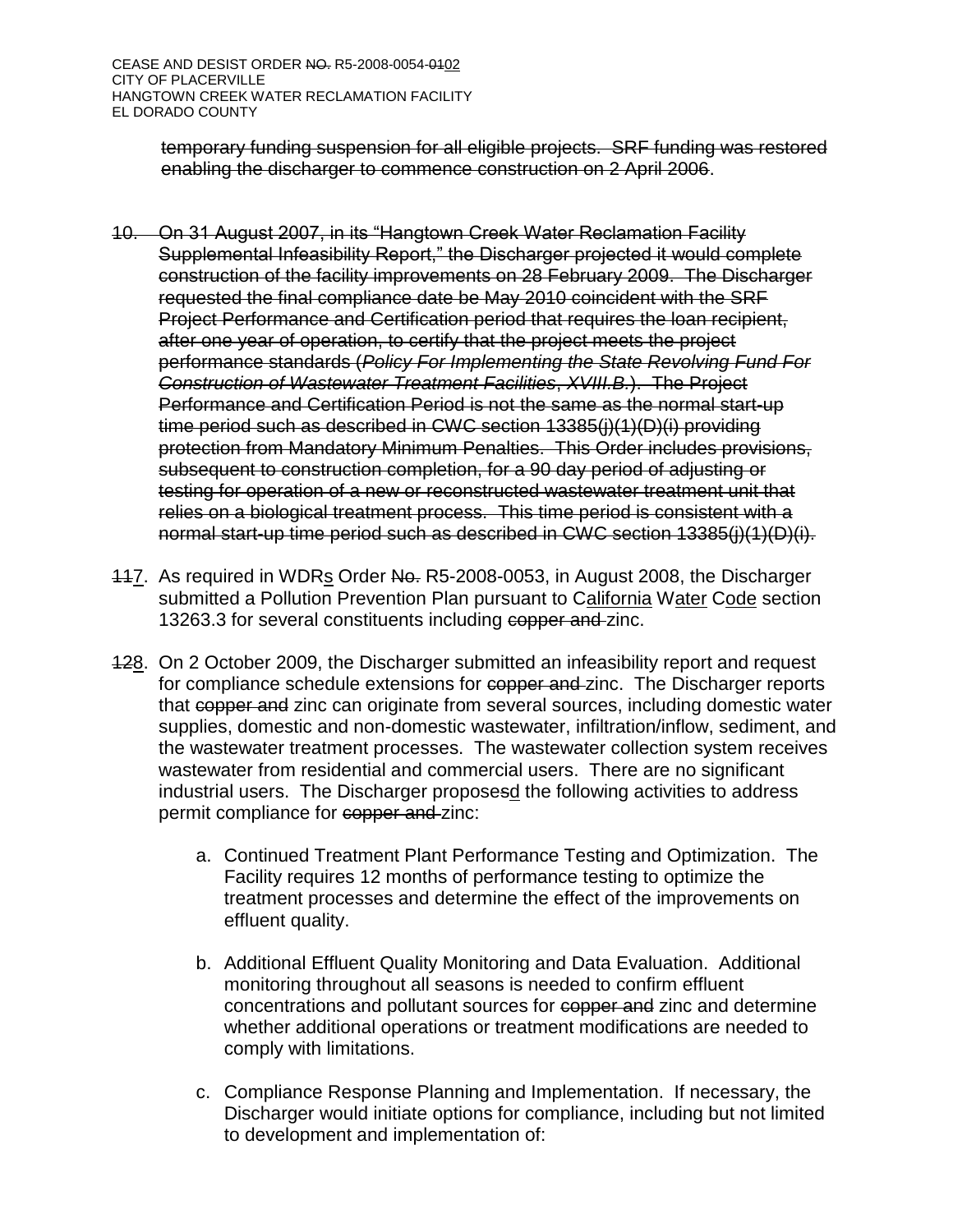- i. alternative operational strategies; and
- ii. discharge-specific water-effect ratio (WER) studies for adjustment of the copper and zinc effluent limitations.

## **Mandatory Minimum Penalties**

- 139. California Water Code (CWC) Section 13301 states, in part: "*When a regional board finds that a discharge of waste is taking place, or threatening to take place, in violation of requirements or discharge prohibitions prescribed by the regional board, or the state board, the board may issue an order to cease and desist and direct that those persons not complying with the requirements or discharge prohibitions (a) comply forthwith, (b) comply in accordance with a time schedule set by the Board, or (c) in the event of a threatened violation, take appropriate remedial or preventive action.*"
- 1410. In accordance with California Water Code section 13385(j)(3)(B)(i), the Regional Water Board finds that the Discharger is not able to comply consistently with Final Effluent Limitations IV.A.1.a. for total copper, total zinc, and total nitrate plus nitrite (as N), IV.A.1.e.i. and ii. for turbidity, IV.A.1.f.i. for total coliform organisms, and Receiving Water Limitations V.A.15. for temperature. The schedules for completing the actions necessary to achieve full compliance exceeded the 16 March 2006 compliance date in WDRs Order No. 5-01-045 and CDO No. 5-01-046. The schedules for completing the actions necessary to achieve full compliance exceeded the 17 May 2010 compliance date in WDRs Order R5-2008-0053. New compliance schedules are necessary for all the zinc effluent limitations discussed above. These limitations are new requirements that became applicable to the Order after the effective date of adoption of the 2008 WDRs, and after 1 July 2000 for which new or modified control measures are necessary in order to comply with the limitations, and the new or modified control measures cannot be designed, installed, and put into operation within 30 calendar days.
- 1511. CWC section 13385(h) and (i) require the Regional Water Board to impose mandatory minimum penalties (MMPs) upon dischargers that violate certain effluent limitations. The Discharger has accrued significant MMPs for violations of WDRs Order 5-01-045 Effluent Limitations B.1. since 1 April 2006, and would continue to accrue significant MMPs penalties for violations of WDRs Order R5- 20082014-00530015 since completion of its compliance project in 2009. However, California Water Code section 13385(j) exempts certain violations from the mandatory minimum penalties "*where the waste discharge is in compliance with either a cease and desist order issued pursuant to Section 13301 or a time schedule order issued pursuant to Section 13300, if all the [specified] requirements are met.*"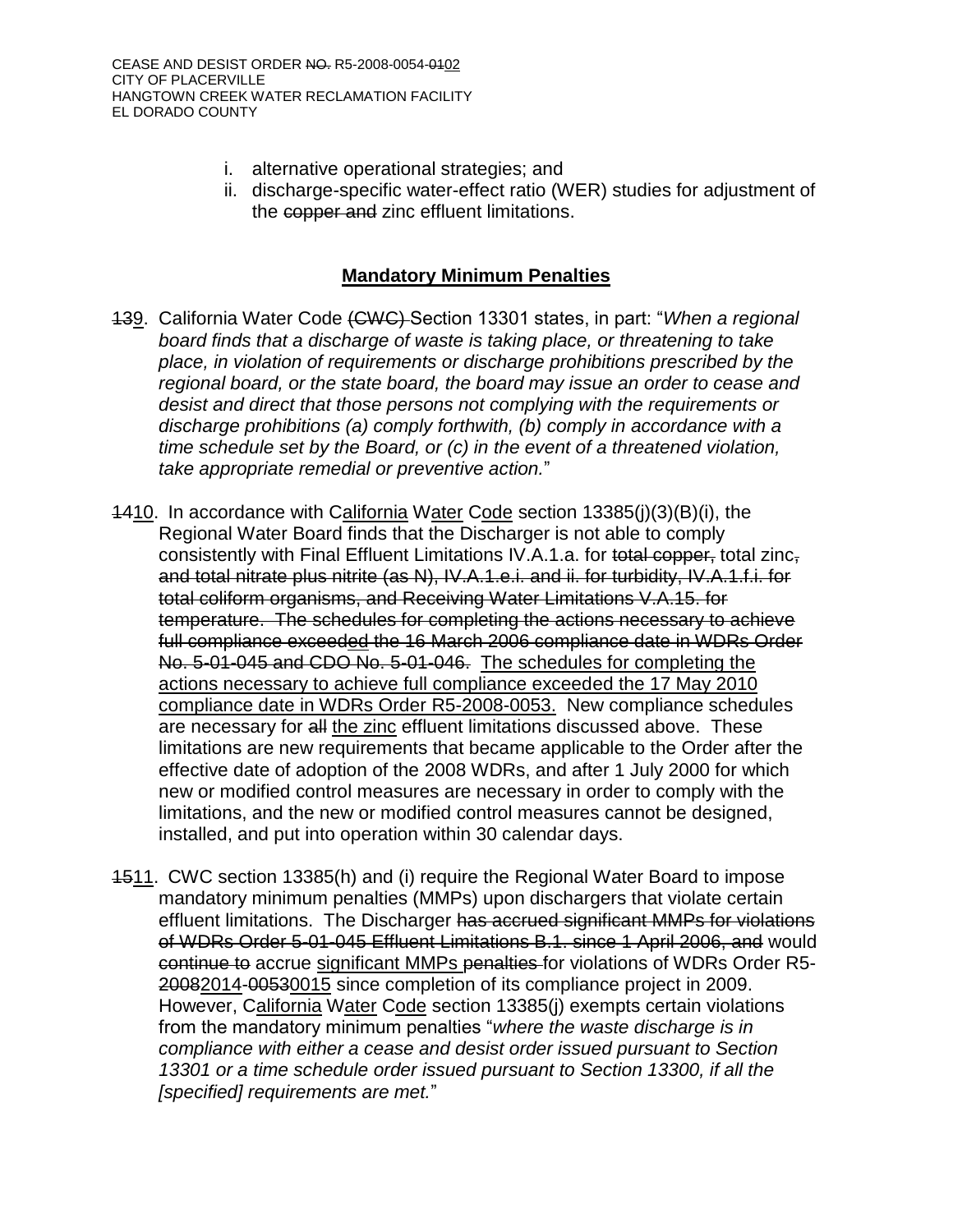- 1612. By statute, a Cease and Desist Order or Time Schedule Order may provide protection from MMPs for no more than five years. Compliance with this Order exempts the Discharger from mandatory penalties for violations of Final Effluent Limitations IV.A.1.a. for total nitrate plus nitrite, IV.A.1.e.i. and ii. for turbidity, and IV.A.1.f.i for total coliform organisms, in accordance with CWC Section 13385(j)(3), until 1 June 2009. Compliance with this Order also exempts the Discharger from mandatory penalties for violations of Final Effluent Limitations IV.A.1.a. for total copper and total zinc until 1 March 2015. California Water Code section 13385(j)(3) requires the Discharger to prepare and implement a pollution prevention plan pursuant to California Water Code section 13263.3 for zinc. Therefore, a pollution prevention plan will be necessary for total copper, total zinc, total nitrate plus nitrite, turbidity, and total coliform organisms in order to reduce the effluent concentrations effectively by source control and treatment plant operational measures.
- 1713. Since the time schedules for completion of actions necessary to bring the waste discharge into compliance exceeds 1 year, this Order includes interim requirements and dates for their achievement. The time schedules does not exceed 5 years.
- 1814. The compliance time schedule in this Order includes interim effluent limitations for total copper, total zinc, total nitrate plus nitrite, turbidity, and total coliform organisms. Interim effluent limitations typically consist of a maximum daily effluent concentration derived using sample data provided by the Discharger. In developing the interim limitations, when there are ten sampling data points or more, sampling and laboratory variability is accounted for by establishing interim limits that are based on normally distributed data where 99.9% of the data points will lie within 3.3 standard deviations of the mean (*Basic Statistical Methods for Engineers and Scientists, Kennedy and Neville, Harper and Row*). Calculations were based upon Discharger self-monitoring data for the period 1 June 2004 through 30 June 2007. The Discharger only tested for nitrate and did not test for nitrite. Therefore the interim limitations for total nitrate plus nitrite are based upon the calculations for nitrate. For nitrate, the mean is 13.4 mg/L, the standard deviation is 4.1 mg/L, and the interim daily maximum limitation is 27 mg/L which also is the observed daily maximum effluent concentration. For turbidity, the average is 1.5 NTU, the standard deviation is 0.94 NTU, and the interim 30-day average limitation is 5 NTU. For total coliform organisms, this Order retains as an interim limitation the <2.2 MPN/100 mL monthly median from WDRs Order 5-01-045. Compliance with Effluent Limitations IV.A.1.a. for turbidity and IV.A.1.a, and IV.A.1.f.ii. for total coliform organisms are not a part of this Order and these limitations also remain in effect.
- 1915. The Regional Water Board finds that the Discharger can undertake source control and treatment plant operational measures to maintain compliance with the interim limitations included in this Order. Interim limitations are established when compliance with the final effluent limitations cannot be achieved by the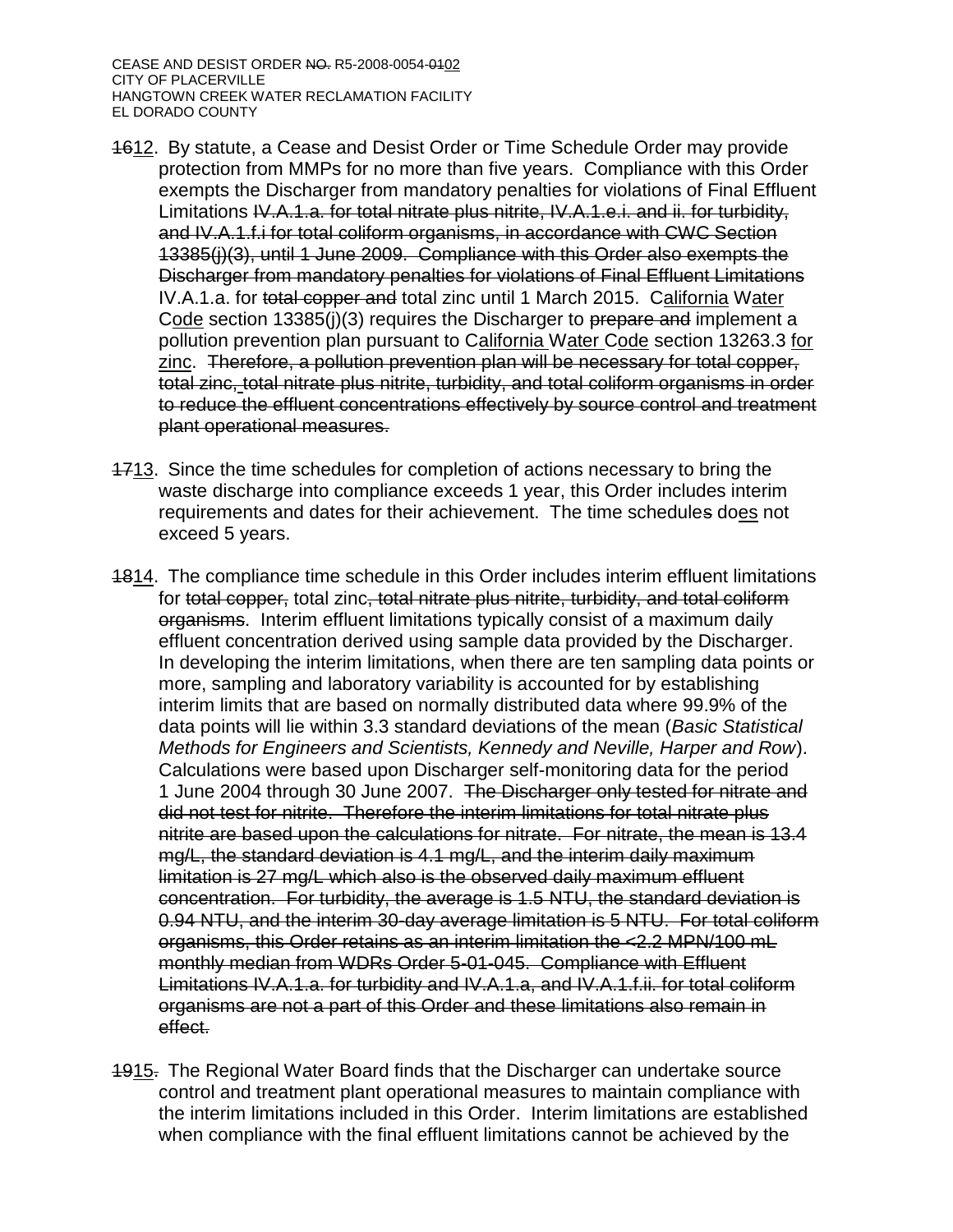existing discharge. Discharge of constituents in concentrations in excess of the final effluent limitations, but in compliance with the interim effluent limitations, can significantly degrade water quality and adversely affect the beneficial uses of the receiving stream on a long-term basis. The interim limitations, however, establish an enforceable ceiling concentration until compliance with the effluent limitation can be achieved.

2016. Section 13267(b)(1) of the California Water Code provides that: *"In conducting an investigation specified in subdivision (a), the regional board may require that any person who has discharged, discharges, or is suspected of having discharged or discharging, or who proposes to discharge waste within its region, or any citizen or domiciliary, or political agency or entity of this state who has discharged, discharges, or is suspected of having discharged or discharging, or who proposes to discharge, waste outside of its region that could affect the quality of waters within its region shall furnish, under penalty of perjury, technical or monitoring program reports which the regional board requires. The burden, including costs, of these reports shall bear a reasonable relationship to the need for the report and the benefits to be obtained from the reports. In requiring those reports, the regional board shall provide the person with a written explanation with regard to the need for the reports, and shall identify the evidence that supports requiring that person to provide the reports."*

# **Other Regulatory Requirements**

- 2417. Issuance of this Order is exempt from the provisions of the California Environmental Quality Act (Public Resources Code, Section 21000, et seq.), in accordance with California Water Code (CWC) Section 15321 (a)(2), Title 14, California Code of Regulations.
- 2218. On 25 April 20087 February 2014, in Rancho Cordova, California, after due notice to the Discharger and all other affected persons, the Regional Water Board conducted a public hearing at which evidence was received to consider a Cease and Desist Order under California Water Code Section 13301 to establish a time schedule to achieve compliance with waste discharge requirements.
- 2319. Any person adversely affected by this action of the Regional Water Board may petition the State Water Resources Control Board to review this action in accordance with Title 23, CCR Sections 2050-2068. The petition must be received by the State Water Resources Control Board, Office of the Chief Counsel, P.O. Box 100, Sacramento, CA 95812-0100, within 30 days of the date on which this action was taken. Copies of the law and regulations applicable to filing petitions are available at www.waterboards.ca.gov/water\_laws/index.html and also will be provided upon request.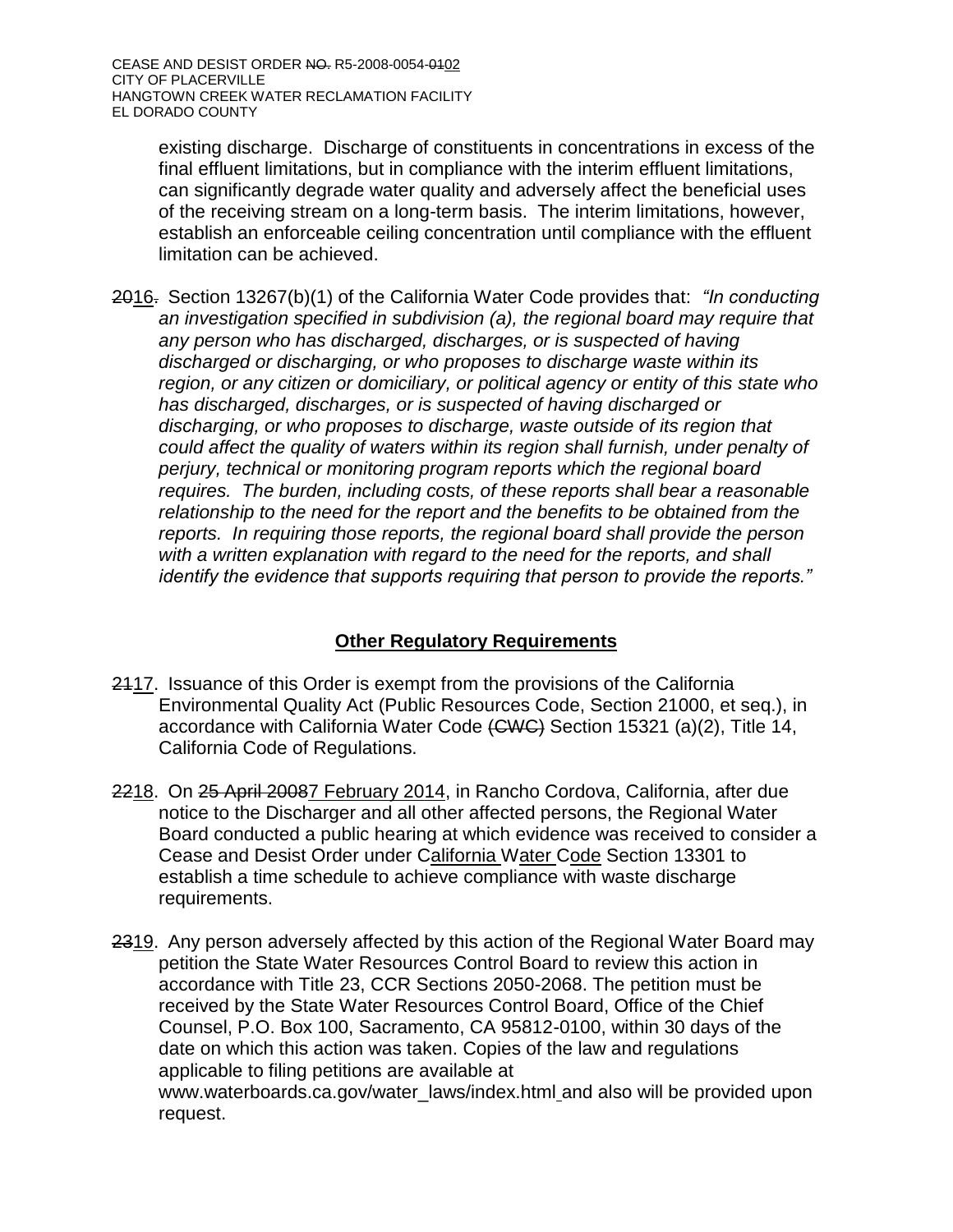**IT IS HEREBY ORDERED** that Cease and Desist Order No. 5-01-046 is rescinded, and, pursuant to California Water Code Sections 13301 and 13267:

1. The City of Placerville shall comply with the following time schedule to ensure compliance with Order No. R5-2008-0053 Final Effluent Limitations Section IV.A.1.a. for total nitrate plus nitrite, Section IV.A.1.e.i. and ii. for turbidity, Section IV.A.1.f.i. for total coliform organisms, and Receiving Water Limitations Section V.A.15. for receiving water temperature:

| <b>Task</b>                                                                                                                                                                                                                                | <b>Compliance Date</b>                                       |  |  |  |  |  |
|--------------------------------------------------------------------------------------------------------------------------------------------------------------------------------------------------------------------------------------------|--------------------------------------------------------------|--|--|--|--|--|
| Submit Pollution Prevention Plan (PPP) pursuant<br>to CWC section 13263.3 for total nitrate plus                                                                                                                                           | 60 Days from the effective date of WDR<br>Order R5-2008-0053 |  |  |  |  |  |
| nitrite, turbidity, and total coliform organisms.                                                                                                                                                                                          |                                                              |  |  |  |  |  |
| <b>Progress Reports</b>                                                                                                                                                                                                                    | 1 June, annually, until final compliance                     |  |  |  |  |  |
| Complete plant upgrade construction project                                                                                                                                                                                                | <b>March 2009</b>                                            |  |  |  |  |  |
| Achieve full compliance with final effluent<br>limitations IV.A.1.a. for total nitrate plus nitrite,<br>IV.A.1.e.i. and ii. for turbidity, and IV.A.1.f.i. for<br>total coliform organisms.                                                | <del>June 2009</del>                                         |  |  |  |  |  |
| Achieve full compliance with Receiving Water<br>Limitations V.A.15. for receiving water<br>temperature.                                                                                                                                    | October 2009                                                 |  |  |  |  |  |
| The PPP shall be prepared and implemented for effluent limitations for total nitrate plus nitrite,<br>turbidity, and total coliform organisms, as appropriate, and shall meet the requirements specified in<br><b>CWC section 13263.3.</b> |                                                              |  |  |  |  |  |

21. The City of Placerville shall comply with the following time schedule to ensure compliance with Order No. R5-20082014-00530015 Final Effluent Limitations Section IV.A.1.a. for copper and zinc:

| <b>Task</b>                                      | <b>Compliance Date</b>                   |
|--------------------------------------------------|------------------------------------------|
| Submit WER Study Work Plan                       | 31 May 2010-Submitted                    |
| Complete WER Study or Dilution/Mixing Zone Study | 28 February 2011 Completed               |
| Submit WER Study Report                          | 31 May 2011 Submitted                    |
| <b>Progress Reports</b>                          | 1 June, annually, until final compliance |
| <b>Full Compliance</b>                           | 1 March 2015                             |

32. For the compliance schedules required by this Order, the Discharger shall submit to the Regional Water Board on or before each compliance due date, the specified document or a written report detailing compliance with the specific date and task. If reporting noncompliance, the reasons for such noncompliance shall be stated and include an estimate of the date when the Discharger will be in compliance. The Discharger shall notify the Regional Water Board by letter when it returns to compliance with the time schedule.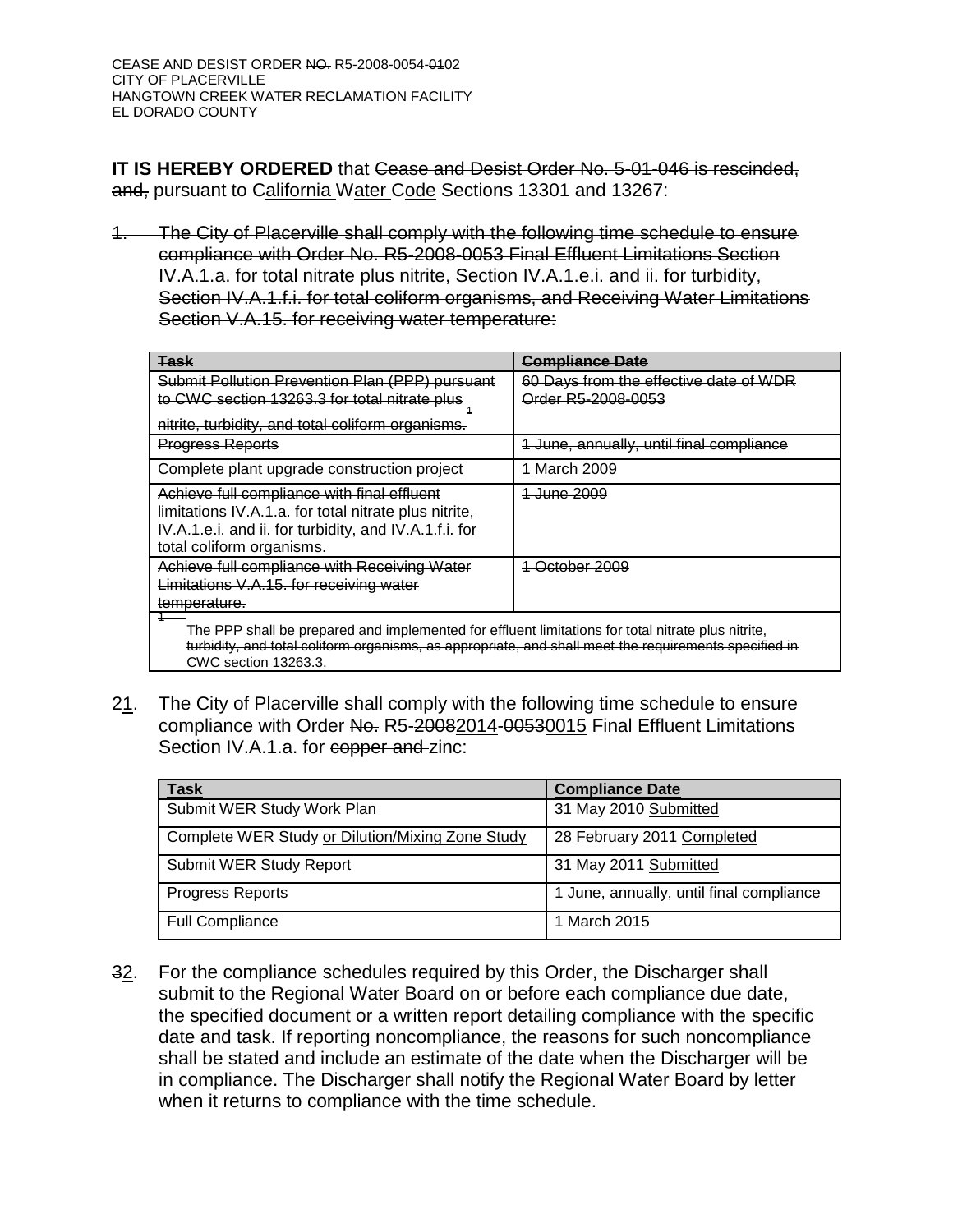4. The following interim effluent limitations for total nitrate plus nitrite, turbidity, and total coliform organisms shall be effective immediately, and shall remain in effect through 31 May 2009, or when the Discharger is able to come into compliance with Final Effluent Limitations in Order No. R5-2008-0053, Section IV.A.1.a. for total nitrate plus nitrite, Section IV.A.1.e.i. and ii. for turbidity, and Section IV.A.1.f.i. for total coliform organisms, whichever is sooner.

| <b>Parameter</b>                                   | <b>Units</b>     | 30-Day Average<br>Limitation | 30-Day Median<br>Limitation | <b>Daily Maximum</b><br>Limitation |  |  |  |
|----------------------------------------------------|------------------|------------------------------|-----------------------------|------------------------------------|--|--|--|
| <b>Total Nitrate plus Nitrite</b>                  | mg/L             | --                           | $\sim$                      | 27                                 |  |  |  |
| (as N)                                             | lbs/dav          | $\sim$                       | $\sim$                      | 518                                |  |  |  |
| Turbidity                                          | <b>NTU</b>       | ə                            | $\sim$                      | --                                 |  |  |  |
| <b>Total Coliform Organisms</b>                    | MPN/<br>$100$ mL | --                           | 2.2                         | $\sim$                             |  |  |  |
| Based upon a design treatment capacity of 2.3 mgd. |                  |                              |                             |                                    |  |  |  |

53. The following interim effluent limitations for total copper andtotal zinc shall remain in effect through 28 February 2015, or when the Discharger is able to come into compliance with Final Effluent Limitations in Order No. R5-20082014-00530015, Section IV.A.1.a. for total copper and total zinc, whichever is sooner.

| <b>Parameter</b>             | <u>Units</u> | <b>MEC</b> | Mean | Range          | <b>Interim Effluent</b><br><b>Limitation - Max Daily</b> |
|------------------------------|--------------|------------|------|----------------|----------------------------------------------------------|
| Copper, Total<br>Recoverable | µg∕L         | 9.7        | 3.8  | $0.6$ to $9.7$ | 43                                                       |
| Zinc, Total Recoverable      | $\mu$ g/L    | 69         | 47   | 28 to 69       | 125                                                      |

- 64. If, in the opinion of the Executive Officer, the City of Placerville fails to comply with the provisions of this Order, the Executive Officer may apply to the Attorney General for judicial enforcement or issue a complaint for Administrative Civil Liability.
- 75. Any person signing a document submitted under this Order shall make the following certification:

*"I certify under penalty of law that I have personally examined and am familiar with the information submitted in this document and all attachments and that, based on my knowledge and on my inquiry of those individuals immediately responsible for obtaining the information, I believe that the information is true, accurate, and complete. I am aware that there are significant penalties for submitting false information, including the possibility of fine and imprisonment."* 

I, Pamela C. Creedon, Executive Officer, do hereby certify the foregoing is a full, true, and correct copy of an Order adopted by the California Regional Water Quality Control